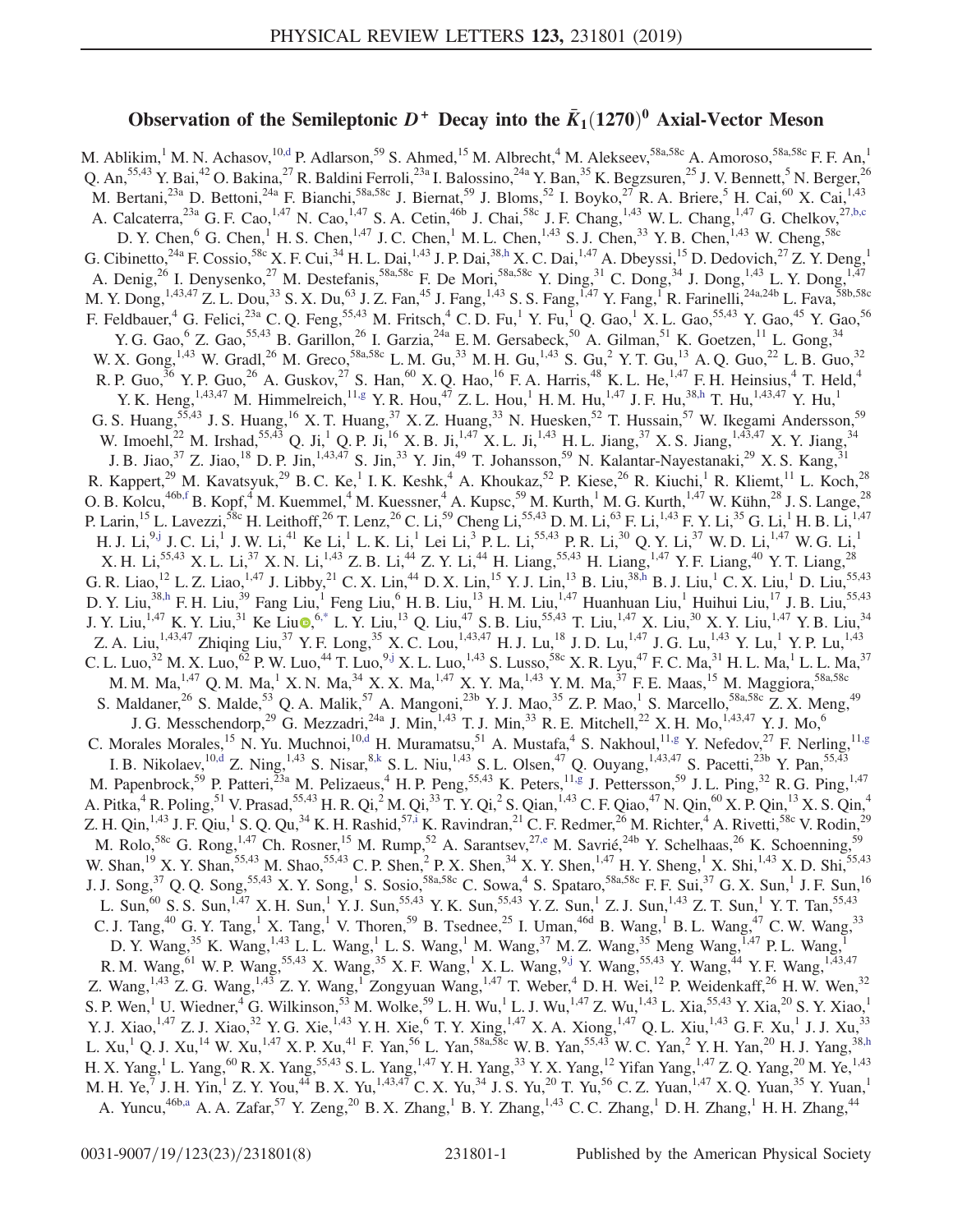H. Y. Zhang,<sup>1,43</sup> J. Zhang,<sup>1,47</sup> J. L. Zhang,<sup>61</sup> J. Q. Zhang,<sup>4</sup> J. W. Zhang,<sup>1,43,47</sup> J. Y. Zhang,<sup>1</sup> J. Z. Zhang,<sup>1,47</sup> K. Zhang,<sup>1,47</sup> L. Zhang,<sup>45</sup> S. F. Zhang,<sup>33</sup> T. J. Zhang,<sup>3[8,h](#page-6-2)</sup> X. Y. Zhang,<sup>37</sup> Y. Zhang,<sup>55,43</sup> Y. H. Zhang,<sup>1,43</sup> Y. T. Zhang,<sup>55,43</sup> Yang Zhang,<sup>1</sup> Yao Zhang,<sup>1</sup> Yi Zhang,<sup>[9,j](#page-6-5)</sup> Yu Zhang,<sup>47</sup> Z. H. Zhang,<sup>6</sup> Z. P. Zhang,<sup>55</sup> Z. Y. Zhang,<sup>60</sup> G. Zhao,<sup>1</sup> J. W. Zhao,<sup>1,43</sup> J. Y. Zhao,<sup>1,47</sup> J. Z. Zhao,<sup>1,43</sup> Lei Zhao,<sup>55,43</sup> Ling Zhao,<sup>1</sup> M. G. Zhao,<sup>34</sup> Q. Zhao,<sup>1</sup> S. J. Zhao,<sup>63</sup> T. C. Zhao,<sup>1</sup> Y. B. Zhao,<sup>1,43</sup> Z. G. Zhao,<sup>55,43</sup> A. Zhemchugov,<sup>2[7,b](#page-6-1)</sup> B. Zheng,<sup>56</sup> J. P. Zheng,<sup>1,43</sup> Y. Zheng,<sup>35</sup> Y. H. Zheng,<sup>47</sup> B. Zhong,<sup>32</sup> L. Zhou,<sup>1,43</sup> L. P. Zhou,<sup>1,47</sup> Q. Zhou,<sup>1,47</sup> X. Zhou,<sup>60</sup> X. K. Zhou,<sup>47</sup> X. R. Zhou,<sup>55,43</sup> Xiaoyu Zhou,<sup>20</sup> Xu Zhou,<sup>20</sup> A. N. Zhu,<sup>1,47</sup> J. Zhu,<sup>34</sup> J. Zhu,<sup>44</sup> K. Zhu,<sup>1</sup> K. J. Zhu,<sup>1,43,47</sup> S. H. Zhu,<sup>54</sup> W. J. Zhu,<sup>34</sup> X. L. Zhu,<sup>45</sup> Y. C. Zhu,<sup>55,43</sup> Y. S. Zhu,<sup>1,47</sup> Z. A. Zhu,<sup>1,47</sup> J. Zhuang,  $^{1,43}$  B. S. Zou,<sup>1</sup> and J. H. Zou<sup>1</sup>

(BESIII Collaboration)

<sup>1</sup>Institute of High Energy Physics, Beijing 100049, People's Republic of China  $\frac{2 \text{Poibang University}}{2}$ 

 ${}^{2}$ Beihang University, Beijing 100191, People's Republic of China

 $3$ Beijing Institute of Petrochemical Technology, Beijing 102617, People's Republic of China

 ${}^{4}$ Bochum Ruhr-University, D-44780 Bochum, Germany

 ${}^{5}$ Carnegie Mellon University, Pittsburgh, Pennsylvania 15213, USA

 ${}^{6}$ Central China Normal University, Wuhan 430079, People's Republic of China

<sup>7</sup>China Center of Advanced Science and Technology, Beijing 100190, People's Republic of China

<sup>8</sup>COMSATS University Islamabad, Lahore Campus, Defence Road, Off Raiwind Road, 54000 Lahore, Pakistan <sup>9</sup>Fudan University, Shanghai 200443, People's Republic of China

<sup>10</sup>G.I. Budker Institute of Nuclear Physics SB RAS (BINP), Novosibirsk 630090, Russia <sup>11</sup>GSI Helmholtzcentre for Heavy Ion Research GmbH, D-64291 Darmstadt, Germany

<sup>11</sup>GSI Helmholtzcentre for Heavy Ion Research GmbH, D-64291 Darmstadt, Germany<br><sup>12</sup>Guangxi Normal University, Guilin 541004, People's Republic of China<br><sup>13</sup>Guangxi University, Nanning 530004, People's Republic of China<br><sup></sup>

 $^{23a}$ INFN Laboratori Nazionali di Frascati, I-00044 Frascati, Italy<br> $^{23b}$ INFN and University of Perugia, I-06100 Perugia, Italy

 $\frac{^{24a}NFN}{^{24b}University}$  of Ferrara, I-44122 Ferrara, Italy  $\frac{^{24b}University}$  of Ferrara, I-44122 Ferrara, Italy

<sup>25</sup>Institute of Physics and Technology, Peace Avenue 54B, Ulaanbaatar 13330, Mongolia<br><sup>26</sup>Iohannes Guenberg University of Mainz, Johann-Joachim-Becker-Weg 45, D-55099 Mainz, Germany<br><sup>26</sup>Iustus-Liebig-Universitate Giessen,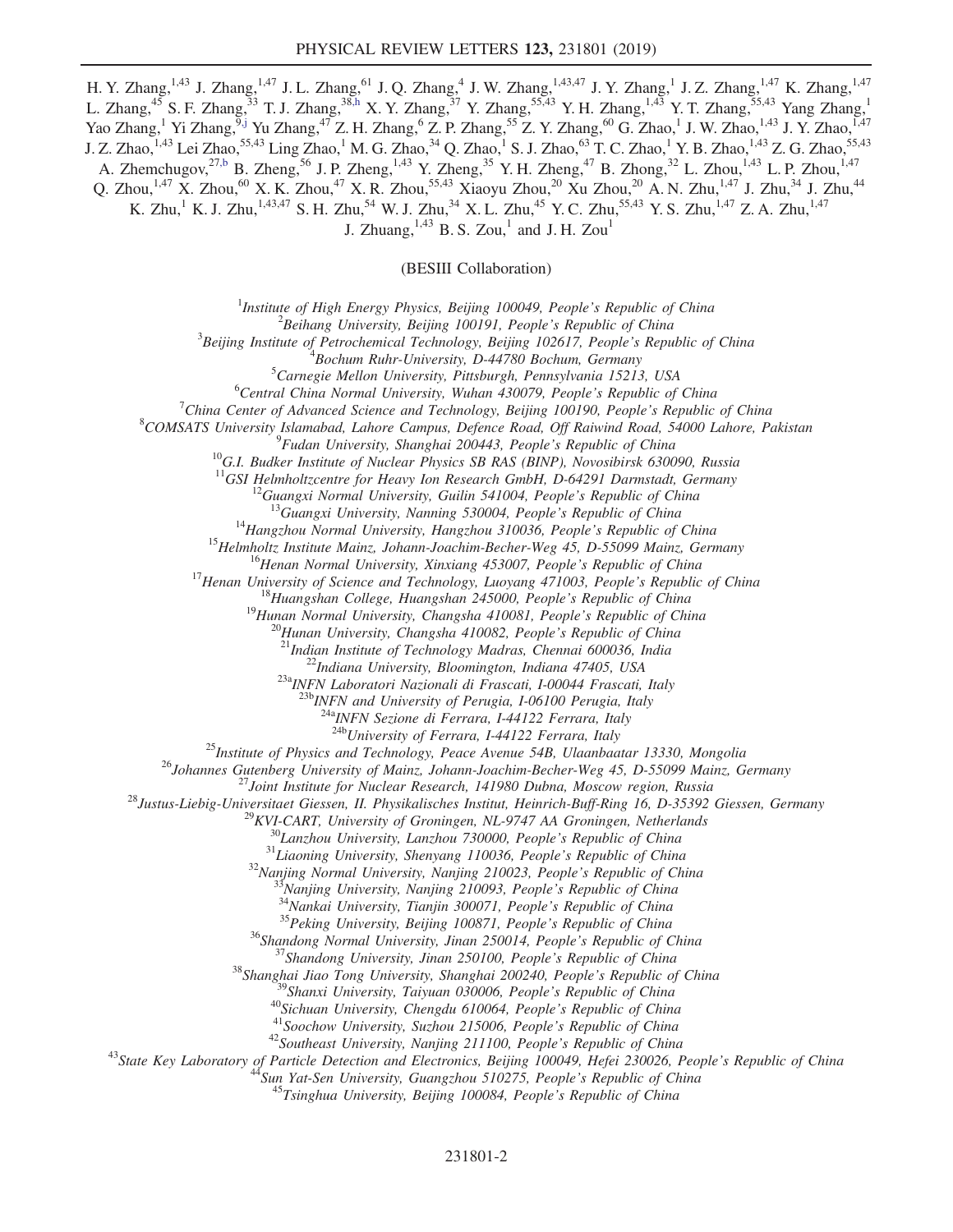<sup>466</sup>Ankara University, 06100 Tandogan, Ankara, Turkey<br>
<sup>466</sup>Mstambil Bilgi University, 34060 Eyup, Istambul, Turkey<br>
<sup>466</sup>Mstambil Bilgi University, 16059 Bursa, Turkey<br>
<sup>466</sup>Mear East University, Nicosia, North Cyprus,

<sup>59</sup>Uppsala University, Box 516, SE-75120 Uppsala, Sweden<br><sup>60</sup>Wuhan University, Wuhan 430072, People's Republic of China<br><sup>61</sup>Xinyang Normal University, Xinyang 464000, People's Republic of China<br><sup>61</sup>Xinyang Normal Univers

 $\bigcirc$ (Received 25 July 2019; revised manuscript received 1 October 2019; published 2 December 2019)

By analyzing a 2.93 fb<sup>-1</sup> data sample of  $e^+e^-$  collisions, recorded at a center-of-mass energy of 3.773 GeV with the BESIII detector operated at the BEPCII collider, we report the first observation of the semileptonic  $D^+$  transition into the axial-vector meson  $D^+ \rightarrow \bar{K}_1(1270)^0 e^+ \nu_e$  with a statistical significance greater than 10 $\sigma$ . Its decay branching fraction is determined to be  $\mathcal{B}[D^+ \to \bar{K}_1(1270)^0 e^+ \nu_e] =$  $(2.30 \pm 0.26_{-0.21}^{+0.18} \pm 0.25) \times 10^{-3}$ , where the first and second uncertainties are statistical and systematic, respectively, and the third originates from the input branching fraction of  $\bar{K}_1(1270)^0 \to K^-\pi^+\pi^0$ .

DOI: [10.1103/PhysRevLett.123.231801](https://doi.org/10.1103/PhysRevLett.123.231801)

Studies of semileptonic (SL) D transitions, mediated via  $c \to s(d)\ell^+\nu_\ell$  at the quark level, are important for the understanding of nonperturbative strong-interaction dynamics in weak decays [\[1,2\].](#page-6-11) Those transitions into S-wave states have been extensively studied in theory and experiment. However, there is still no experimental confirmation of the predicted transitions into P-wave states.

In the quark model, the physical mass eigenstates of the strange axial-vector mesons,  $K_1(1270)$  and  $K_1(1400)$ , are mixtures of the <sup>1</sup> $P_1$  and <sup>3</sup> $P_1$  states with a mixing angle  $\theta_{K_1}$ . These mesons have been thoroughly studied via  $\tau$ , B, D,  $\psi(3686)$ , and  $J/\psi$  decays, as well as via Kp scattering [3–[12\].](#page-6-12) Nevertheless, the value of  $\theta_{K_1}$  is still very controversial in various phenomenological analyses [\[13](#page-6-13)–20]. Studies of the SL D transitions into  $\bar{K}_1(1270)$  provide important insight into the mixing angle  $\theta_{K_1}$ . The improved knowledge of  $\theta_{K_1}$  is essential for theoretical calculations describing the decays of  $\tau$  [\[13\],](#page-6-13) B [\[15,21\],](#page-6-14) and D [\[22,23\]](#page-7-0) particles into strange axial-vector mesons, and for investigations in the field of hadron spectroscopy [\[24\].](#page-7-1)

Earlier quantitative predictions for the branching fractions (BFs) of  $D^{0(+)} \rightarrow \bar{K}_1(1270)e^+\nu_e$  were derived from the Isgur-Scora-Grinstein-Wise (ISGW) quark model [\[1\]](#page-6-11) and its update, ISGW2 [\[2\]](#page-6-15). ISGW2 implies that the BFs of  $D^{0(+)} \rightarrow$  $\bar{K}_1(1270)e^+\nu_e$  are about 0.1 (0.3)%. However, the model ignores the mixing between  ${}^{1}P_1$  and  ${}^{3}P_1$  states. Recently, the rates of these decays were calculated with three-point QCD sum rules (3PSRs) [\[25\]](#page-7-2), the covariant light-front quark model (CLFQM) [\[26\],](#page-7-3) and light-cone QCD sum rules (LCSRs) [\[27\]](#page-7-4). In general, the predicted BFs range from 10<sup>−</sup><sup>3</sup> to 10<sup>−</sup><sup>2</sup> [25–[27\],](#page-7-2) and are sensitive to  $\theta_{K_1}$  and its sign. Measurements of  $D^{0(+)} \rightarrow \bar{K}_1(1270)e^+\nu_e$  will be critical to distinguish between theoretical calculations, to explore the nature of strange axial-vector mesons, and to understand the weakdecay mechanisms of D mesons.

Currently, there is very little experimental information available about semileptonic D decays into axial-vector

Published by the American Physical Society under the terms of the [Creative Commons Attribution 4.0 International](https://creativecommons.org/licenses/by/4.0/) license. Further distribution of this work must maintain attribution to the author(s) and the published article's title, journal citation, and DOI. Funded by SCOAP<sup>3</sup>.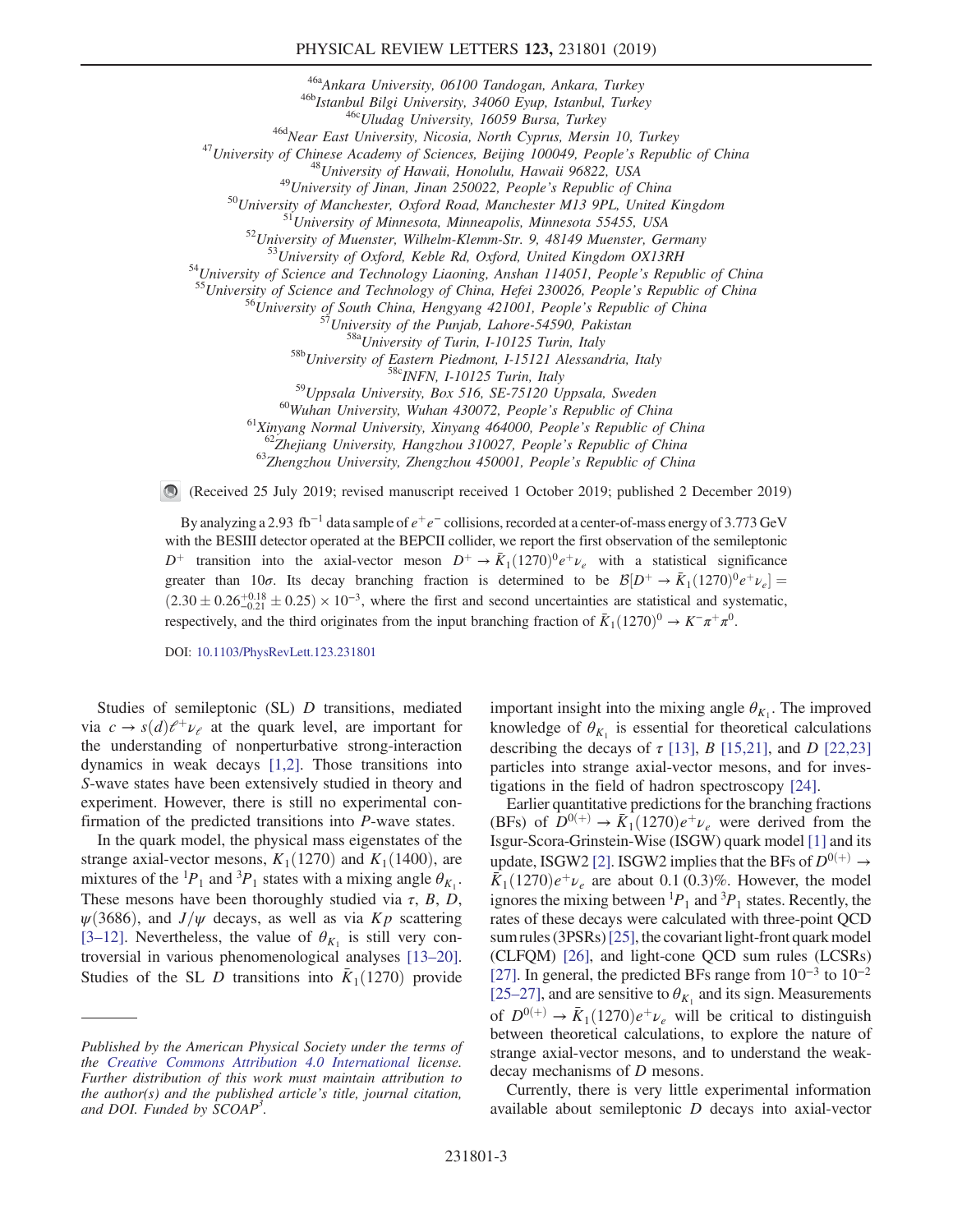mesons, with the only result being the reported evidence for the process  $D^0 \rightarrow K_1(1270)^-e^+\nu_e$  from the CLEO Collaboration [\[28\]](#page-7-5). This Letter presents the first observation of  $D^+ \rightarrow \bar{K}_1(1270)^0 e^+ \nu_e$  [\[29\]](#page-7-6) by using an  $e^+e^-$  data sample corresponding to an integrated luminosity of 2.93 fb<sup>-1</sup> [\[30\]](#page-7-7) recorded at a center-of-mass energy of  $\sqrt{s}$  = 3.773 GeV with the BESIII detector [\[31\]](#page-7-8).

Details about the design and performance of the BESIII detector are given in Ref. [\[31\]](#page-7-8). Simulated samples produced with the GEANT4-based [\[32\]](#page-7-9) Monte Carlo (MC) package, which includes the geometric description of the BESIII detector and the detector response, are used to determine the detection efficiency and to estimate the backgrounds. The simulation includes the beam-energy spread and initial-state radiation (ISR) in the  $e^+e^-$  annihilations modeled with the generator KKMC [\[33\].](#page-7-10) The inclusive MC samples consist of the production of the  $D\bar{D}$  pairs, the non- $D\bar{D}$  decays of the  $\psi(3770)$ , the ISR production of the  $J/\psi$  and  $\psi$ (3686) states, and the continuum processes incorporated in KKMC [\[33\]](#page-7-10). The known decay modes are modeled with EVTGEN [\[34\]](#page-7-11) using BFs taken from the Particle Data Group [\[35\],](#page-7-12) and the remaining unknown decays from the charmonium states with LUNDCHARM [\[36\]](#page-7-13). The finalstate radiation (FSR) from charged final-state particles are incorporated with the PHOTOS package [\[37\].](#page-7-14) The  $D^+ \rightarrow$  $\bar{K}_1(1270)^0e^+\nu_e$  decay is simulated with the ISGW2 model [\[38\]](#page-7-15), the  $\bar{K}_1(1270)^0$  is set to decay into all possible processes containing the  $K^-\pi^+\pi^0$  combination. The resonance shape of  $\bar{K}_1$  (1270)<sup>0</sup> is parametrized by a relativistic Breit-Wigner function, and the mass and width of  $\bar{K}_1(1270)^0$  are fixed at the world-average values  $1272 \pm 7$  MeV and  $90 \pm 20$  MeV, respectively [\[35\]](#page-7-12).

The measurement employs the  $e^+e^- \rightarrow \psi(3770) \rightarrow$  $D^+D^-$  decay chain. The  $D^-$  mesons are reconstructed by their hadronic decays to  $K^+\pi^-\pi^-$ ,  $K_S^0\pi^-$ ,  $K^+\pi^-\pi^-\pi^0$ ,  $K_S^0 \pi^- \pi^0$ ,  $K_S^0 \pi^+ \pi^- \pi^-$ , and  $K^+ K^- \pi^-$ . These inclusively selected events are referred to as single-tag (ST) D<sup>-</sup> mesons. In the presence of the ST  $D^-$  mesons, candidate  $D^+ \rightarrow \bar{K}_1(1270)^0 e^+ \nu_e$  decays are selected to form doubletag (DT) events. The BF of  $D^+ \rightarrow \bar{K}_1(1270)^0 e^+ \nu_e$  is given by

$$
\mathcal{B}_{\text{SL}} = N_{\text{DT}} / (N_{\text{ST}}^{\text{tot}} \varepsilon_{\text{SL}}),\tag{1}
$$

<span id="page-3-0"></span>where  $N_{\text{ST}}^{\text{tot}}$  and  $N_{\text{DT}}$  are the ST and DT yields in the data sample,  $\varepsilon_{\text{SL}} = \Sigma_i [(\varepsilon_{\text{DT}}^i N_{\text{ST}}^i)/(\varepsilon_{\text{ST}}^i N_{\text{ST}}^{\text{tot}})]$  is the efficiency of detecting the SL decay in the presence of the ST D<sup>−</sup> meson. Here *i* denotes the tag mode, and  $\varepsilon_{ST}$  and  $\varepsilon_{DT}$  are the ST and DT efficiencies of selecting the ST and DT candidates, respectively.

We use the same selection criteria as discussed in Refs. [\[39](#page-7-16)–41]. All charged tracks are required to be within a polar-angle ( $\theta$ ) range of  $|\cos \theta|$  < 0.93. All of them, except for those from  $K_S^0$  decays, must originate from an interaction region defined by  $V_{xy} < 1$  cm and  $|V_z|$  < 10 cm. Here,  $V_{xy}$  and  $|V_z|$  denote the distances of closest approach of the reconstructed track to the interaction point (IP) in the  $xy$  plane and the  $z$  direction (along the beam), respectively.

Particle identification (PID) of charged kaons and pions is performed using the specific ionization energy loss  $(dE/dx)$  measured by the main drift chamber (MDC) and the time of flight. Positron PID also uses the measured information from the electromagnetic calorimeter (EMC). The combined confidence levels under the positron, pion, and kaon hypotheses  $CL_e$ ,  $CL_\pi$  and  $CL_K$ , respectively) are calculated. Kaon (pion) candidates are required to satisfy  $CL_K > CL_\pi$  ( $CL_\pi > CL_K$ ). Positron candidates are required to satisfy  $CL_e > 0.001$  and  $CL_e/(CL_e + CL_\pi + CL_K) > 0.8$ . To reduce the background from hadrons and muons, the positron candidate is further required to have a deposited energy in the EMC greater than 0.8 times its momentum in the MDC.

 $K_S^0$  candidates are reconstructed from two oppositely charged tracks satisfying  $|V_z| < 20$  cm. The two charged tracks are assigned as  $\pi^+\pi^-$  without imposing further PID criteria. They are constrained to originate from a common vertex and are required to have an invariant mass within  $|M_{\pi^+\pi^-} - M_{K^0_S}| < 12$  MeV/ $c^2$ , where  $M_{K^0_S}$  is the  $K^0_S$  nomi-nal mass [\[35\].](#page-7-12) The decay length of the  $K_S^0$  candidate is required to be greater than twice the vertex resolution away from the IP.

Photon candidates are selected using the information from the EMC. It is required that the shower time is within 700 ns of the event start time, the shower energy be greater than 25 (50) MeV if the crystal with the maximum deposited energy in that cluster is in the barrel (end-cap) region [\[31\]](#page-7-8), and the opening angle between the candidate shower and any charged tracks is greater than 10°. Neutral  $\pi^0$  candidates are selected from the photon pairs with the invariant mass within  $(0.115, 0.150)$  GeV/ $c<sup>2</sup>$ . The momentum resolution of the accepted photon pair is improved by a kinematic fit, which constrains the  $\gamma\gamma$  invariant mass to the  $\pi^0$  nominal mass [\[35\].](#page-7-12)

The ST  $D^-$  mesons are distinguished from the combinatorial backgrounds by two variables: the energy difference  $\Delta E = E_{D} - E_{\text{beam}}$  and the beam-energy constrained mass  $M_{\text{BC}} = \sqrt{E_{\text{beam}}^2 - |\vec{p}_{D}^2|^2}$ , where  $E_{\text{beam}}$  is the beam energy, and  $\vec{p}_{D}$ - and  $E_{D}$ - are the measured momentum and energy of the ST candidate in the  $e^+e^-$  center-of-mass frame, respectively. For each tag mode, only the one with the minimum  $|\Delta E|$  is kept. The combinatorial backgrounds in the  $M_{BC}$  distributions are suppressed by requiring  $\Delta E$ within  $(-55, +40)$  MeV for the tag modes involving a  $\pi^0$ , and  $(-25, +25)$  MeV for the other tag modes.

Figure [1](#page-4-0) shows the  $M_{\rm BC}$  distributions of the accepted ST candidates in the data sample for various tag modes. The ST yield for each tag mode is obtained by performing a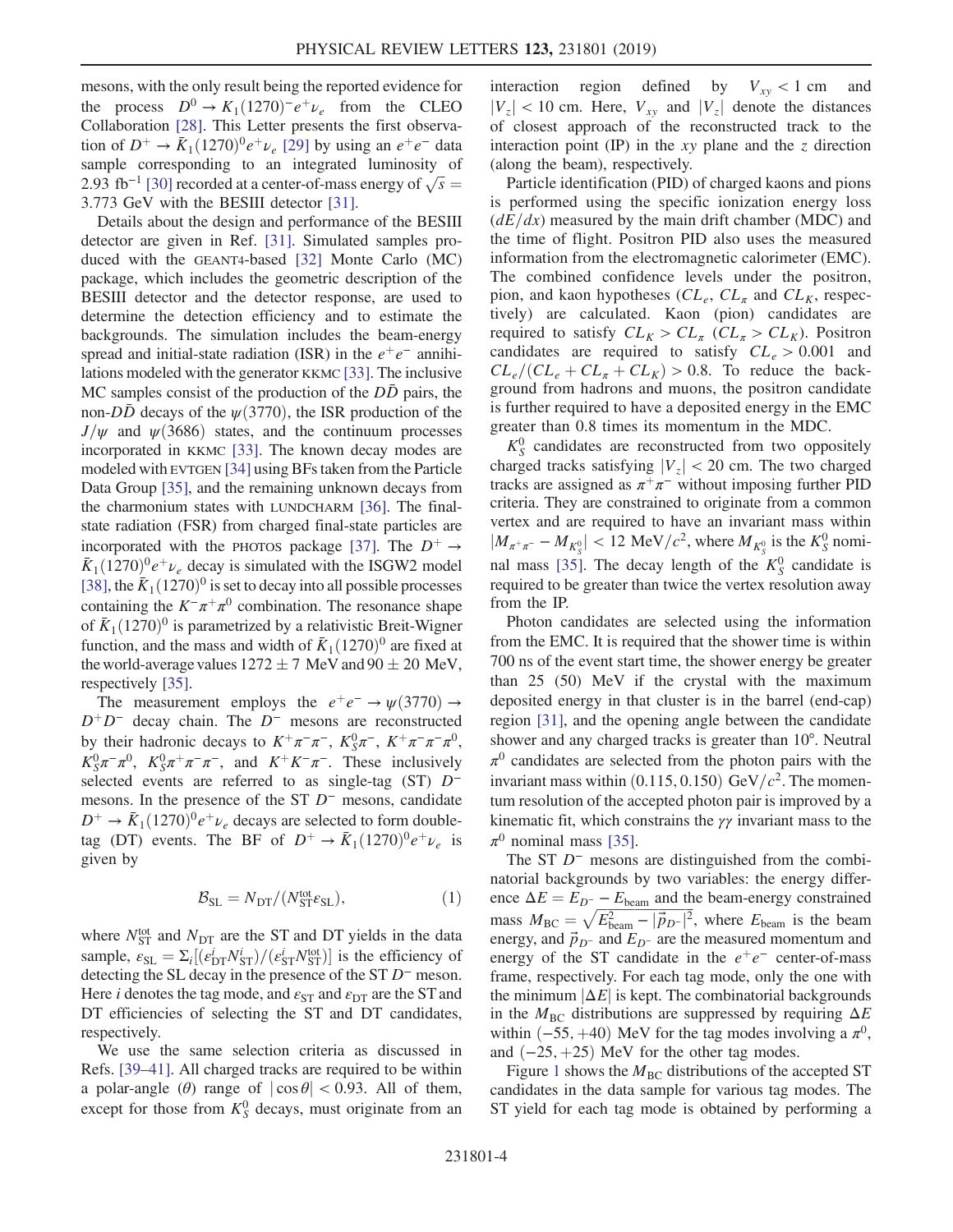<span id="page-4-0"></span>

FIG. 1. The  $M<sub>BC</sub>$  distributions of the ST candidates in the data sample (dots with error bars). Blue solid curves are the fit results and red dashed curves represent the background contributions of the fit. The pair of red arrows in each subfigure indicate the  $M_{BC}$ window.

maximum-likelihood fit to the corresponding  $M_{BC}$  distribution. In the fits, the  $D^-$  signal is modeled by a MC-simulated  $M<sub>BC</sub>$  shape convolved with a double-Gaussian function and the combinatorial-background shape is described by an ARGUS function [\[42\]](#page-7-17). The candidates in the  $M<sub>BC</sub>$  signal region,  $(1.863, 1.877)$  GeV/ $c^2$ , are kept for further analysis. The total ST yield is  $N_{ST}^{tot} = 1522474 \pm 2215$ , where the uncertainty is statistical.

In the analysis of the particles recoiling against the ST  $D^-$  mesons, candidate events for the  $D^+ \rightarrow$  $\bar{K}_1(1270)^0e^+\nu_e$  channel are selected from the remaining tracks that have not been used for the ST reconstruction. The  $\bar{K}_1$  (1270)<sup>0</sup> meson is reconstructed using its dominant decay  $\bar{K}_1(1270)^0 \to K^-\pi^+\pi^0$ . It is required that there are only three good charged tracks available for this selection. One of the tracks with charge opposite to that of the  $D^-$  tag is identified as the positron. The other two oppositely charged tracks are identified as a kaon and a pion, according to their PID information. Moreover, the kaon candidate must have charge opposite to that of the positron. Other selection criteria, which have been optimized by analyzing the inclusive MC samples, are as follows. To effectively veto the backgrounds associated with wrongly paired photons, the  $\pi^0$  candidates must have a momentum greater than  $0.15 \text{ GeV}/c$  and a decay angle  $|\cos \theta_{\text{decay},\pi^0}| = |E_{\gamma_1} - E_{\gamma_2}|/|\vec{p}_{\pi^0}|$  less than 0.8. Here,  $E_{\gamma_1}$ and  $E_{\gamma_2}$  are the energies of  $\gamma_1$  and  $\gamma_2$ , and  $\vec{p}_{\pi^0}$  is the momentum of the  $\pi^0$  candidate. To suppress the potential backgrounds from the hadronic decays  $D^+ \to K^-\pi^+\pi^+\pi^0$ , the invariant mass of the  $K^-\pi^+\pi^0e^+$  combination,  $M_{K^-\pi^+\pi^0\rho^+}$ , is required to be smaller than 1.78 GeV/ $c^2$ .

Information concerning the undetectable neutrino is inferred by the kinematic quantity  $U_{\text{miss}} \equiv E_{\text{miss}} - |\vec{p}_{\text{miss}}|$ , where  $E_{\text{miss}}$  and  $\vec{p}_{\text{miss}}$  are the missing energy and momentum of the SL candidate, respectively, calculated by  $E_{\rm miss}$   $\equiv$  $E_{\text{beam}} - \Sigma_i E_i$  and  $\vec{p}_{\text{miss}} \equiv \vec{p}_{D^+} - \Sigma_i \vec{p}_i$  in the  $e^+e^-$  centerof-mass frame. The index j sums over the  $K^-$ ,  $\pi^+$ ,  $\pi^0$ , and  $e^+$  of the signal candidate, and  $E_j$  and  $\vec{p}_j$  are the energy and momentum of the jth particle, respectively. To improve the  $U_{\text{miss}}$  resolution, the  $D^+$  energy is constrained to the beam energy and  $\vec{p}_{D^+} \equiv -\hat{p}_{D^-} \sqrt{E_{\text{beam}}^2 - m_{D^+}^2}$ , where  $\hat{p}_{D^-}$  is the unit vector in the momentum direction of the ST  $D^-$ , and  $m_{D^+}$  is the  $D^+$  nominal mass [\[35\]](#page-7-12). To partially recover the effects of FSR and bremsstrahlung (FSR recovery), the four-momenta of photon(s) within  $5^{\circ}$  of the initial positron direction are added to the positron four-momentum measured by the MDC.

Events that originate from the process  $D^+ \rightarrow$  $\bar{K}^*(892)^0$   $\rightarrow$   $K^-\pi^+$   $\left|e^+\nu_e\right|$ , in which a fake  $\pi^0$  is wrongly associated to the signal decay, form a peaking background around  $+0.02$  GeV in the  $U_{\text{miss}}$  distribution and around 1.15 GeV/ $c^2$  in the  $M_{K^-\pi^+\pi^0}$  distribution. To suppress these backgrounds, we define an alternative kinematic quantity  $U'_{\text{miss}} \equiv E'_{\text{miss}} - |\vec{p}'_{\text{miss}}|$ , where  $E'_{\text{miss}} \equiv E_{\text{beam}} - \Sigma_j E_j$  and  $\vec{p}'_{\text{miss}} \equiv \vec{p}_{D^+} - \Sigma_j \vec{p}_j$ , and j only sums over the  $K^-$ ,  $\pi^+$ , and  $e^+$  candidates of the signal candidate. Since these backgrounds form an obvious peak around zero in the  $U'_{\text{miss}}$ distribution, the  $U'_{\text{miss}}$  values of the SL candidates are required to lie outside  $(-0.09, 0.03)$  GeV.

Figure [2\(a\)](#page-4-1) shows the distribution of  $M_{K^-\pi^+\pi^0}$  vs  $U_{\text{miss}}$  of the accepted  $D^+ \to K^-\pi^+\pi^0 e^+\nu_e$  candidate events in the

<span id="page-4-1"></span>

FIG. 2. (a) The  $M_{K^-\pi^+\pi^0}$  vs  $U_{\text{miss}}$  distribution of the SL candidate events and (b), (c) the projections to  $M_{K^-\pi^+\pi^0}$  and  $U_{\text{miss}}$ , respectively, with the residual  $\chi$  distributions of the 2D fit. Dots with error bars are data. Blue solid, red, and black dashed curves are the fit result, the fitted signal, and the fitted background, respectively.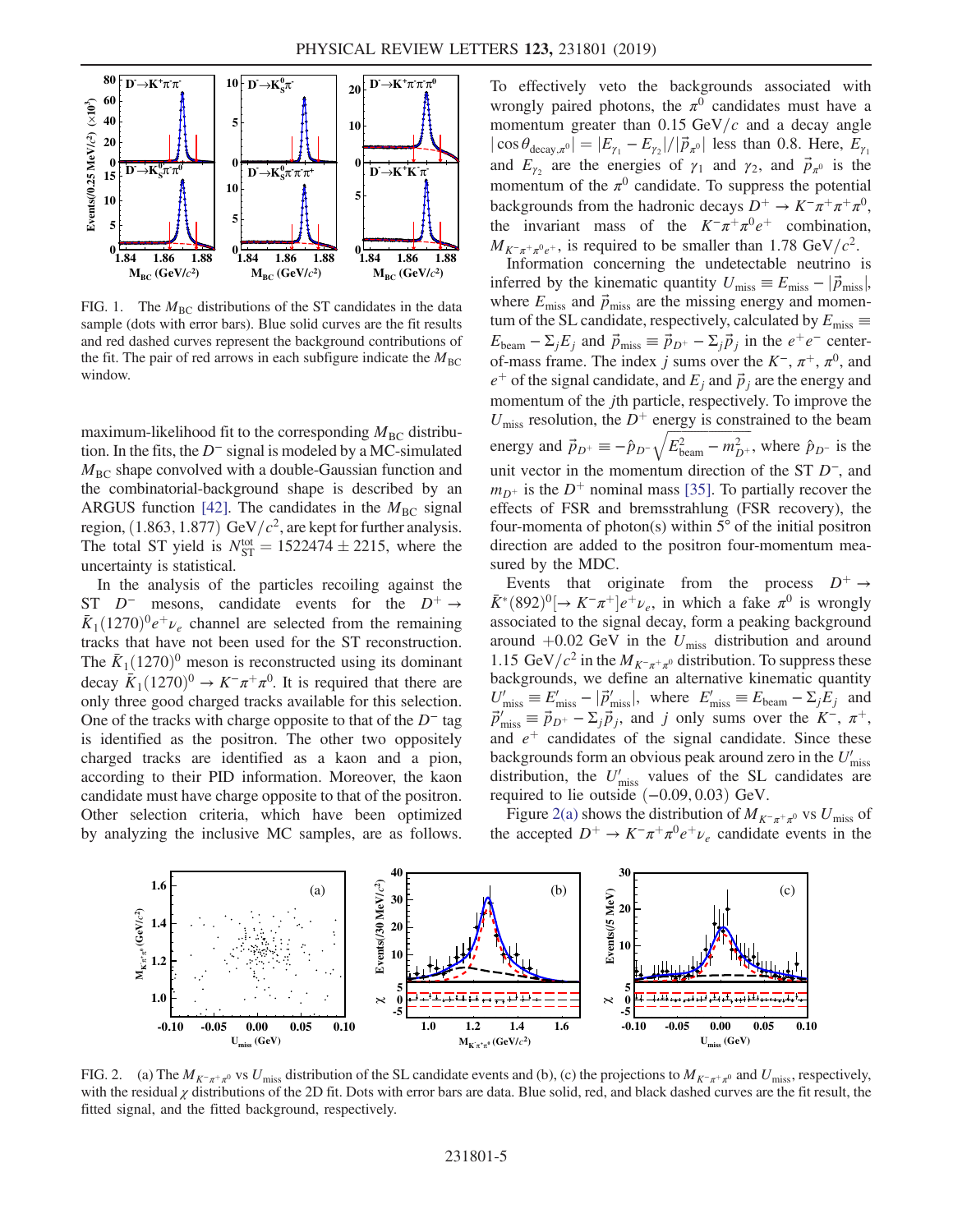data sample after combining all tag modes. A clear signal, which concentrates around 1.27 GeV/ $c^2$  in the  $M_{K^-\pi^+\pi^0}$ distribution and around zero in the  $U_{\text{miss}}$  distribution, can be seen. The DT yield is obtained from a two-dimensional (2D) unbinned extended maximum-likelihood fit of the data presented by the distribution in Fig. [2\(a\).](#page-4-1) In the fit, the 2D signal shape is described by the MC-simulated shape extracted from the signal MC events of  $D^+ \rightarrow$  $\bar{K}_1(1270)^0e^+\nu_e$ . The 2D background shape is modeled by the MC-simulated shape obtained from the inclusive MC samples and the number of background events is a free parameter in the fit. The smooth 2D probability density functions of signal and background are modeled by the corresponding MC-simulated shape [\[43,44\].](#page-7-18) The projections of the 2D fit on the  $M_{K^-\pi^+\pi^0}$  and  $U_{\text{miss}}$  distributions are shown in Figs.  $2(b)$  and  $2(c)$ . In the fit, we ignore the contributions from nonresonant decays  $D^+ \rightarrow$  $K^-\pi^+\pi^0e^+\nu_e$ ,  $\bar{K}^*(892)^0\pi^0e^+\nu_e$ ,  $K^*(892)^-\pi^+e^+\nu_e$ , and  $K^-\rho(770)^+e^+\nu_e$ , as well as the possible interference between them due to the low significance of these contributions with the limited size of the data set. The two decays  $D^+ \to \bar{K}_1 (1400)^0 e^+ \nu_e$  and  $D^+ \to \bar{K}^* (1430)^0 e^+ \nu_e$ are indistinguishable, and as no significant contribution is found from either source, these components are not included in the fit. From the fit, we obtain the DT yield of  $N_{\text{DT}} = 119.7 \pm 13.3$ , where the uncertainty is statistical. The statistical significance of the signal is estimated to be greater than  $10\sigma$ , by comparing the likelihoods with and without the signal components included, and taking the change in the number of degrees of freedom into account.

For each tag mode, the DT efficiency is estimated with the corresponding signal MC events. The average signal efficiency is determined to be  $\varepsilon_{SL} = 0.0742 \pm 0.0007$ . Compared to  $\epsilon_{SL}$ , the signal efficiencies for individual tag modes vary within  $\pm 10\%$ . The reliability of the MC simulation is tested by examining typical distributions of the SL candidate events. The data distributions of momenta and cos  $\theta$  of  $K^-$ ,  $\pi^+$ ,  $\pi^0$ , and  $e^+$  are consistent with those of MC simulations.

By inserting  $N_{\text{DT}}$ ,  $\varepsilon_{\text{SL}}$ , and  $N_{\text{ST}}^{\text{tot}}$  into Eq. [\(1\),](#page-3-0) we determine the product of  $\mathcal{B}_{SL}$  and the BF of  $\bar{K}_1(1270)^0 \rightarrow$  $K^-\pi^+\pi^0$  ( $\mathcal{B}_{\text{sub}}$ ) to be

$$
\mathcal{B}_{\rm SL} \mathcal{B}_{\rm sub} = (1.06 \pm 0.12^{+0.08}_{-0.10}) \times 10^{-3},
$$

where the first and second uncertainties are statistical and systematic, respectively.

The systematic uncertainties in the BF measurement, which are assigned relative to the measured BF, are discussed below. The DT method ensures that most uncertainties arising from the ST selection cancel. The uncertainty from the STyield is assigned to be 0.5% [\[39](#page-7-16)–41], by examining the relative change in the yield between data and MC simulation after varying the  $M<sub>BC</sub>$  fit range, the signal shape, and the endpoint of the ARGUS function.

The uncertainties associated with the efficiencies of  $e^+$  tracking (PID), K<sup>−</sup> tracking (PID),  $\pi^+$  tracking (PID), and  $\pi^0$  reconstruction are investigated using data and MC samples of  $e^+e^- \rightarrow \gamma e^+e^-$  events and DT DD<sup>†</sup> hadronic events. Small differences between the data and MC efficiencies are found, which are  $-(0.03 \pm 0.15)\%$ ,  $+(0.94 \pm 0.27)\%, + (2.63 \pm 0.32)\%, - (0.14 \pm 0.18)\%,$  $+(0.03 \pm 0.13)\%$ , − $(0.08 \pm 0.18)\%$  for  $e^+$  tracking,  $e^+$ PID, K<sup>-</sup> tracking, K<sup>-</sup> PID,  $\pi$ <sup>+</sup> tracking, and  $\pi$ <sup>+</sup> PID, respectively. The MC efficiency is then corrected by these differences and used to determine the central value of the BF. In the studies of  $e^+$  tracking (PID) efficiencies, the 2D (momentum and  $\cos \theta$ ) tracking efficiencies of data and MC simulation of  $e^+e^- \rightarrow \gamma e^+e^-$  events are reweighted to match those of  $D^+ \to \bar{K}_1(1270)^0 e^+ \nu_e$  decays. After corrections, we assign the uncertainties associated with the  $e^+$ tracking (PID),  $K^-$  tracking (PID),  $\pi^+$  tracking (PID), and  $\pi^0$  reconstruction to be 1.0% (1.0%), 1.0% (0.5%), 0.5%  $(0.5\%)$ , and  $2.0\%$ , respectively.

The uncertainty associated with the  $M_{K^-\pi^+\pi^0e^+}$  requirement is estimated by varying the requirement by  $\pm 0.05$  GeV/ $c^2$ , and the largest change on the BF, 0.9%, is taken as the systematic uncertainty. Similarly, the systematic uncertainty in the  $U'_{\text{miss}}$  requirement is estimated to be 1.7% by varying the corresponding selection window by  $\pm 0.01$  GeV. The uncertainty of the input BFs of  $\bar{K}_1$  (1270)<sup>0</sup> is estimated by changing the BF of each subdecay by  $\pm 1\sigma$ . The largest variation in the detection efficiency, 0.5%, is assigned as the related systematic uncertainty. The uncertainty of the 2D fit is estimated to be  $\frac{+7.0\%}{-8.2\%}$  by examining the BF changes with different fit ranges, signal shapes (dominated by varying the width of  $\bar{K}_1(1270)^0$  by  $\pm 1\sigma$ ), and background shapes. The uncertainty arising from background shapes is mainly due to unknown nonresonant decays, and is assigned as the change of the fitted DT yield when they are fixed by referring to the well-known nonresonant fraction in  $D^+ \rightarrow$  $\bar{K}^*(892)^0e^+\nu_e$  [\[45\]](#page-7-19). The uncertainty arising from the limited size of the MC samples is 1.0%.

The uncertainty due to FSR recovery is evaluated to be 1.3% which is the change of the BF when varying the FSR recovery angle to be 10°. The total systematic uncertainty is estimated to be  $^{+8.0\%}_{-9.0\%}$  by adding all the individual contributions in quadrature.

When making use of the world average of  $B_{sub}$  =  $0.467 \pm 0.050$  [\[35,46\],](#page-7-12) we obtain

$$
\mathcal{B}_{SL} = (2.30 \pm 0.26^{+0.18}_{-0.21} \pm 0.25) \times 10^{-3},
$$

where the third uncertainty, 10.7%, is from the external uncertainty of the input BF  $B_{sub}$ .

To summarize, by analyzing an  $e^+e^-$  collision data sample of 2.93 fb<sup>-1</sup> taken at  $\sqrt{s} = 3.773$  GeV, we report the observation of  $D^+ \to \bar{K}_1(1270)^0 e^+ \nu_e$  and determine its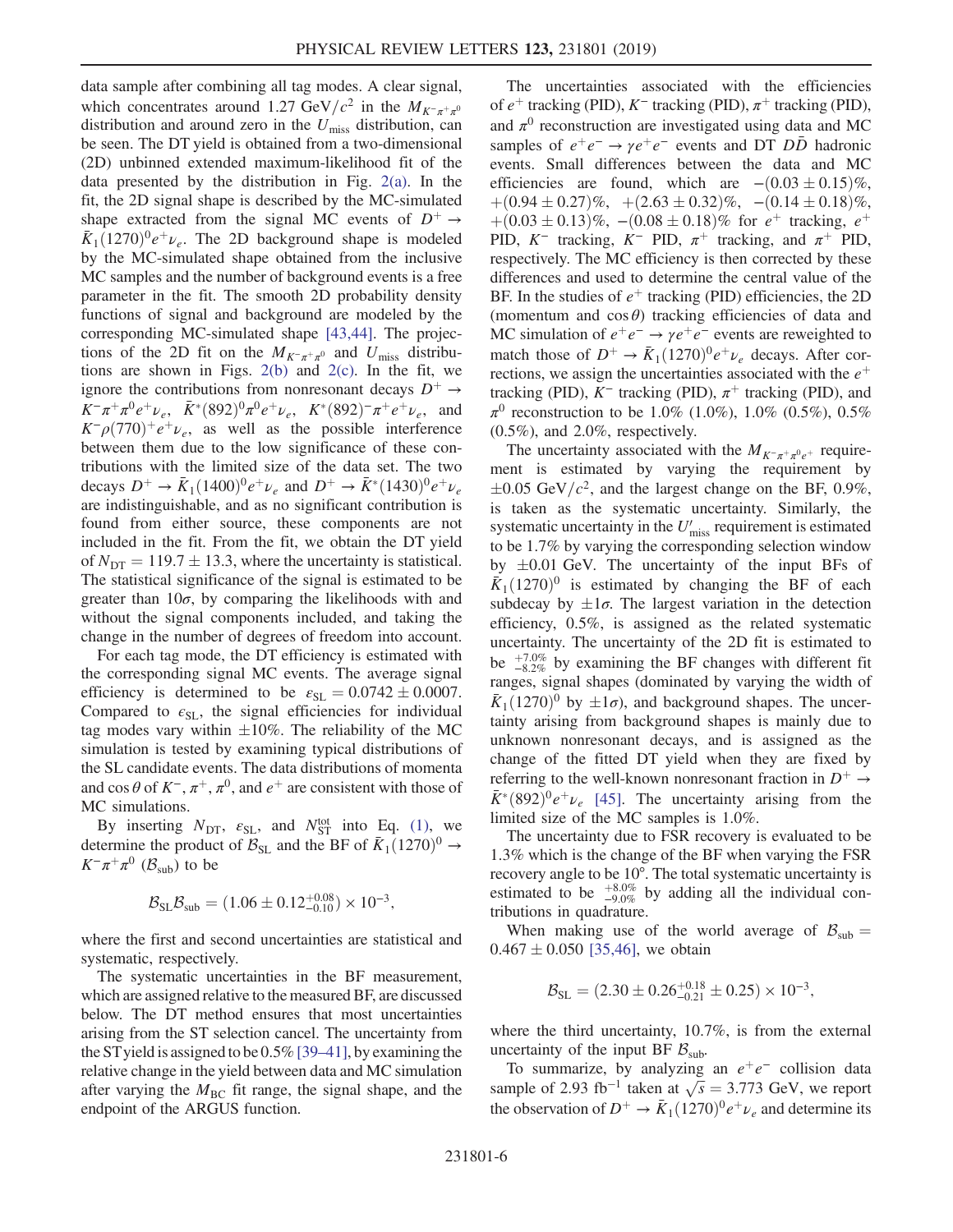decay BF for the first time. The measured BF is 1.4% of the total semileptonic  $D^+$  decay width, which lies between the ISGW prediction of 1% and the ISGW2 prediction of 2%. Our BF of  $D^+ \rightarrow \bar{K}_1(1270)^0 e^+ \nu_e$  agrees with the CLFQM and LCSR predictions when  $\theta_{K_1} \approx 33^\circ$  or 57° [\[26\],](#page-7-3) and clearly rules out the predictions when setting  $\theta_{K_1}$  negative [\[27\]](#page-7-4). Making use of the measured value for the BF of  $D^0 \rightarrow K_1(1270)^-e^+\nu_e$  [\[28\]](#page-7-5) and the world-average lifetimes of the  $D^0$  and  $D^+$  mesons [\[35\],](#page-7-12) we determine the partial decay width ratio  $\Gamma[D^+ \to \bar{K}_1(1270)^0 e^+$  $\nu_e$ ]/ $\Gamma[D^0 \to K_1(1270)^- e^+ \nu_e] = 1.2^{+0.7}_{-0.5}$ , which is consistent with unity as predicted by isospin conservation. This demonstration of the capability to observe  $\bar{K}_1(1270)$ mesons in the very clean environment of SL  $D^{0(+)}$  decays opens up the opportunity to conduct further studies of the nature of these axial-vector mesons. A near-future followup analysis of the dynamics of these SL decays with higher statistics will allow for deeper explorations of the inner structure, production, mass and width of  $\bar{K}_1(1270)$  and  $\bar{K}_1(1400)$ , as well as providing access to hadronictransition form factors.

The BESIII collaboration thanks the staff of BEPCII and the IHEP computing center for their strong support. Authors thank helpful discussions from Xianwei Kang and Haiyang Cheng. This work is supported in part by National Key Basic Research Program of China under Contract No. 2015CB856700; National Natural Science Foundation of China (NSFC) under Contract No. 11835012; National Natural Science Foundation of China (NSFC) under Contracts No. 11775230, No. 11625523, No. 11635010, No. 11735014; the Chinese Academy of Sciences (CAS) Large-Scale Scientific Facility Program; Joint Large-Scale Scientific Facility Funds of the NSFC and CAS under Contracts No. U1532257, No. U1532258, No. U1732263, No. U1832107, No. U1832207; CAS Key Research Program of Frontier Sciences under Contracts No. QYZDJ-SSW-SLH003, No. QYZDJ-SSW-SLH040; 100 Talents Program of CAS; INPAC and Shanghai Key Laboratory for Particle Physics and Cosmology; German Research Foundation DFG under Contract No. Collaborative Research Center 502 CRC 1044, FOR 2359; Istituto Nazionale di Fisica Nucleare, Italy; Koninklijke Nederlandse Akademie van Wetenschappen (KNAW) under Contract No. 530-4CDP03; Ministry of Development of Turkey under Contract No. DPT2006K-120470; National Science and Technology fund; The Knut and Alice Wallenberg Foundation (Sweden) under Contract No. 2016.0157; The Royal Society, UK under Contract No. DH160214; The Swedish Research Council; U.S. Department of Energy under Contracts No. DE-FG02- 05ER41374, No. DE-SC-0010118, No. DE-SC-0012069; University of Groningen (RuG) and the Helmholtzzentrum fuer Schwerionenforschung GmbH (GSI), Darmstadt.

<span id="page-6-6"></span>[\\*](#page-0-0) Corresponding author.

- liuke@ihep.ac.cn
- <span id="page-6-10"></span>[a](#page-0-1) Also at Bogazici University, 34342 Istanbul, Turkey.
- <span id="page-6-1"></span><sup>[b](#page-0-2)</sup>Also at the Moscow Institute of Physics and Technology, Moscow 141700, Russia.
- c Also at the Functional Electronics Laboratory, Tomsk State University, Tomsk 634050, Russia.
- <span id="page-6-0"></span>[d](#page-0-3) Also at the Novosibirsk State University, Novosibirsk 630090, Russia.
- <span id="page-6-9"></span><sup>[e](#page-0-4)</sup>Also at the NRC "Kurchatov Institute," PNPI, 188300 Gatchina, Russia.
- <span id="page-6-4"></span>[f](#page-0-5) Also at Istanbul Arel University, 34295 Istanbul, Turkey.
- <span id="page-6-3"></span>[g](#page-0-6) Also at Goethe University Frankfurt, 60323 Frankfurt am Main, Germany.
- <span id="page-6-2"></span>[h](#page-0-7)Also at Key Laboratory for Particle Physics, Astrophysics and Cosmology, Ministry of Education; Shanghai Key Laboratory for Particle Physics and Cosmology; Institute of Nuclear and Particle Physics, Shanghai 200240, People's Republic of China.

<span id="page-6-8"></span><sup>[i](#page-0-8)</sup>Also at Government College Women University, Sialkot-51310, Punjab, Pakistan.

<span id="page-6-5"></span><sup>[j](#page-0-9)</sup>Also at Key Laboratory of Nuclear Physics and Ion-beam Application (MOE) and Institute of Modern Physics, Fudan University, Shanghai 200443, People's Republic of China. [k](#page-0-3) <sup>k</sup>Also at Harvard University, Department of Physics, Cambridge, Massachusetts 02138, USA.

- <span id="page-6-11"></span><span id="page-6-7"></span>[1] N. Isgur, D. Scora, B. Grinstein, and M. B. Wise, [Phys. Rev.](https://doi.org/10.1103/PhysRevD.39.799) D 39[, 799 \(1989\).](https://doi.org/10.1103/PhysRevD.39.799)
- <span id="page-6-15"></span>[2] D. Scora and N. Isgur, *Phys. Rev. D* **52**[, 2783 \(1995\)](https://doi.org/10.1103/PhysRevD.52.2783).
- <span id="page-6-12"></span>[3] R. Barate et al. (ALEPH Collaboration), [Eur. Phys. J. C](https://doi.org/10.1007/s100529900208) 11, [599 \(1999\)](https://doi.org/10.1007/s100529900208).
- [4] G. Abbiendi et al. (OPAL Collaboration), [Eur. Phys. J. C](https://doi.org/10.1007/s100520000272) 13, [197 \(2000\)](https://doi.org/10.1007/s100520000272).
- [5] D. M. Asner et al. (CLEO Collaboration), [Phys. Rev. D](https://doi.org/10.1103/PhysRevD.62.072006) 62, [072006 \(2000\).](https://doi.org/10.1103/PhysRevD.62.072006)
- [6] K. Abe et al. (Belle Collaboration), [Phys. Rev. Lett.](https://doi.org/10.1103/PhysRevLett.87.161601) 87, [161601 \(2001\).](https://doi.org/10.1103/PhysRevLett.87.161601)
- [7] H. Yang et al. (Belle Collaboration), [Phys. Rev. Lett.](https://doi.org/10.1103/PhysRevLett.94.111802) 94, [111802 \(2005\).](https://doi.org/10.1103/PhysRevLett.94.111802)
- [8] J. M. Link et al. (FOCUS Collaboration), [Phys. Lett. B](https://doi.org/10.1016/j.physletb.2005.02.005) 610, [225 \(2005\)](https://doi.org/10.1016/j.physletb.2005.02.005).
- [9] J. Z. Bai et al. (BES Collaboration), [Phys. Rev. Lett.](https://doi.org/10.1103/PhysRevLett.83.1918) 83, [1918 \(1999\)](https://doi.org/10.1103/PhysRevLett.83.1918).
- [10] M. Ablikim et al. (BES Collaboration), [Phys. Rev. D](https://doi.org/10.1103/PhysRevD.72.092002) 72, [092002 \(2005\).](https://doi.org/10.1103/PhysRevD.72.092002)
- [11] C. Daum et al. (ACCMOR Collaboration), [Nucl. Phys.](https://doi.org/10.1016/0550-3213(81)90114-0) B187[, 1 \(1981\)](https://doi.org/10.1016/0550-3213(81)90114-0).
- <span id="page-6-13"></span>[12] D. Aston et al., Nucl. Phys. **B292**[, 693 \(1987\).](https://doi.org/10.1016/0550-3213(87)90665-1)
- [13] M. Suzuki, Phys. Rev. D 47[, 1252 \(1993\).](https://doi.org/10.1103/PhysRevD.47.1252)
- <span id="page-6-14"></span>[14] F. Divotgey, L. Olbrich, and F. Giacosa, [Eur. Phys. J. A](https://doi.org/10.1140/epja/i2013-13135-3) 49, [135 \(2013\)](https://doi.org/10.1140/epja/i2013-13135-3).
- [15] H. Hatanaka and K.C. Yang, [Phys. Rev. D](https://doi.org/10.1103/PhysRevD.77.094023) 77, 094023 [\(2008\);](https://doi.org/10.1103/PhysRevD.77.094023) 78[, 059902\(E\) \(2008\).](https://doi.org/10.1103/PhysRevD.78.059902)
- [16] H. Y. Cheng, [Phys. Lett. B](https://doi.org/10.1016/j.physletb.2011.12.013) **707**, 116 (2012).
- [17] H. G. Blundell, S. Godfrey, and B. Phelps, [Phys. Rev. D](https://doi.org/10.1103/PhysRevD.53.3712) 53, [3712 \(1996\)](https://doi.org/10.1103/PhysRevD.53.3712).
- [18] A. Tayduganov, E. Kou, and A. Le Yaouanc, [Phys. Rev. D](https://doi.org/10.1103/PhysRevD.85.074011) 85[, 074011 \(2012\).](https://doi.org/10.1103/PhysRevD.85.074011)
- [19] H.J. Lipkin, Phys. Lett. **72B**[, 249 \(1977\)](https://doi.org/10.1016/0370-2693(77)90714-6).